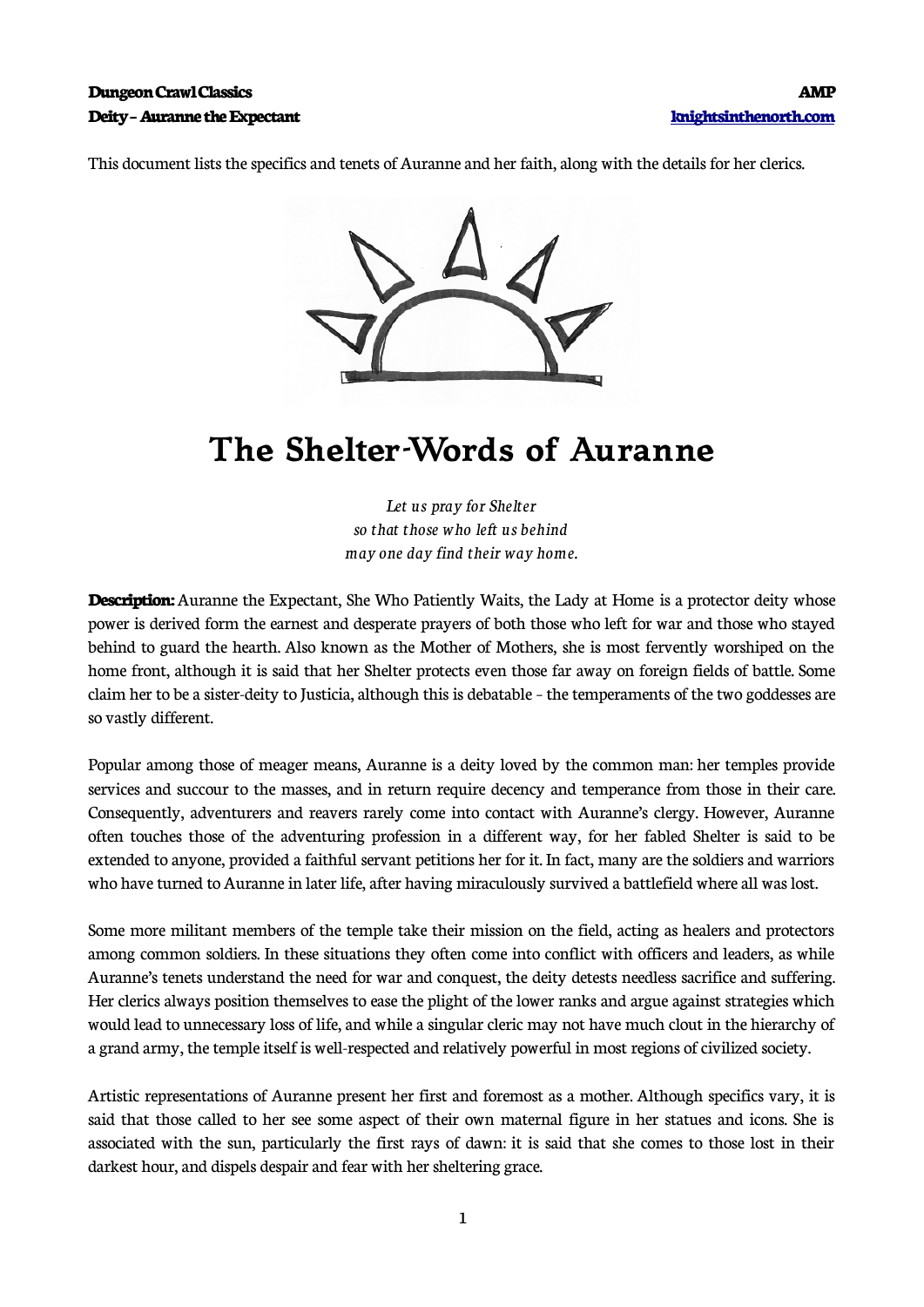## **Aligned deities:**

Daenthar, the Mountain Lord Ulesh, the God of Peace Loptir, the Lord of the Hearth

## **Opposing deities:**

Ahriman, Lord of Death Creostrax, Goddess of Excess Klazath, the God of War

**Services of the Temple:** The temple of Auranne provides many needful services to the masses of commoners: simple healing and succour, midwifery and sacrosanct burials are all handled by the Mother of Mothers. In turn the temple asks petitioners to behave with temperance and decency, according to the simple tenets of their faith.

The temple rarely withholds its assistance from the needy, but has been known to do so in case of hellions and miscreants – Auranne is a forgiving deity, but her tolerance is not endless. Donations are usually asked from strangers while local people are only expected to give according to what they can, when they can. More arcane services such as item identification or exorcisms are rarely available from the Lady at Home, but larger temples may be able to help with these things as well, if it aligns with the general needs of the community.

## **Cleric description**

**Symbol:** Auranne's symbol is the Light of Dawn. Her faithful usually wear it as simple embroidery on their clothing.

**Weapon proficiencies:** Auranne's clerics are proficient in the use of common tools as martial weapons, as well as slings, staffs, clubs and maces. Many of her more war-like priests have modified common homely tools to be more useful in battle.

**Special:** Auranne grants the following favours to his faithful.

 $\overline{a}$ 

- Auranne provides her fabled Shelter to those faithful to her., as long as someone remains at home to pray for it. A player character faithful to Auranne must have family or friends praying for their safe return in order to benefit from Auranne's Shelter. This connection should be specified in concert with the Judge. It grants the character a +1 to their AC, and may have other situational benefits at Judge's discretion: many servants of Auranne accredit their survival to her sheltering touch. Also, the faithful may provide such a bonus to someone who is away from them for whatever reason.
- Auranne's clerics gain a +1d to all spell checks on actions directly related to protecting the home and the hearth.
- Many of Auranne's disapproval results implement permanent effect upon the cleric. Auranne is a forgiving goddess however, and is open to acts of repentance and accordingly, Judges should allow for the cancellation of such effects should characters commit to the needs of the hearth in a suitable fashion. Such deeds can be approached as quests, but usually consist of far more mundane and thankless activities than anything the usual delver would achieve during their career.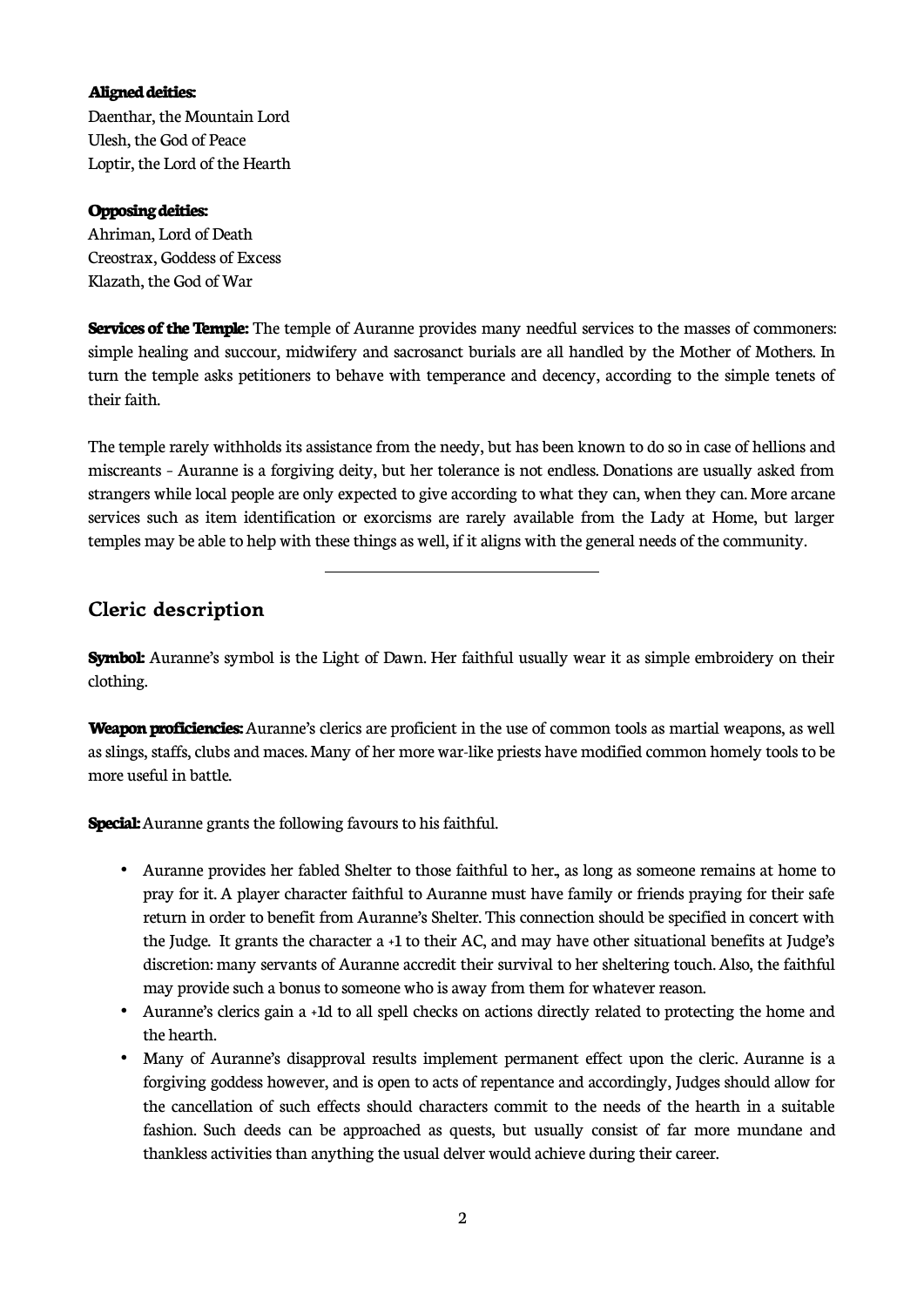- Auranne does not grant her clerics the spells *Animate dead* and *Bolt from the blue.* Her spell list instead includes *Magic shield, Mending, Ward portal, Locate object, Make potion* and *Magic bulwark.*
- Auranne withholds her healing favours from evildoers and miscreants. Her clerics cannot use lay on hands on such targets, and attempting to do so results in an immediate disapproval roll, with the number of dice rolled equaling the cleric's character level.

**Turn unholy:** As lawful and neutral clerics, with the addition of the servants of opposing deities.

**Disapproval Table:** Clerics of Auranne use the following disapproval table.

| TABLE A: Auranne's Disapproval |                                                                                                                                                                                                                                                                                                                                                                                                                                                            |  |
|--------------------------------|------------------------------------------------------------------------------------------------------------------------------------------------------------------------------------------------------------------------------------------------------------------------------------------------------------------------------------------------------------------------------------------------------------------------------------------------------------|--|
| Roll                           | Disapproval                                                                                                                                                                                                                                                                                                                                                                                                                                                |  |
| 0 or less                      | The cleric must atone for their sins. They can do nothing but pray for forgiveness for the<br>next 10 minutes, starting as soon as they're not in immediate danger.                                                                                                                                                                                                                                                                                        |  |
| 1                              | The cleric must atone for their sins. They can do nothing but pray for forgiveness for the<br>next 10 minutes, starting as soon as they're not in immediate danger. These prayers must<br>include a commitment to easing the plight of the commoners, which must be actionable<br>as soon as reasonable. Should this commitment be broken the cleric suffers a +1 bonus to<br>all further disapproval rolls until a similar act of repentance is complete. |  |
| $\boldsymbol{2}$               | The cleric must pray for forgiveness as soon as possible. They must spend a full hour in<br>prayer and meditation starting as soon as they are out of danger. Failure to complete the<br>prayer within 120 minutes incurs a -1 penalty to all spell checks until prayer is complete.                                                                                                                                                                       |  |
| $\boldsymbol{\mathcal{S}}$     | The cleric undergoes the test of humility. For the remainder of the day they must treat all<br>lawful characters older than them as their superiors. Failure to do so results in loss of all<br>spell casting ability including healing for the remainder of the day.                                                                                                                                                                                      |  |
| 4                              | The cleric incurs Auranne's ire: a -1 to spell checks for a day, and they are extremely<br>homesick for the duration of the effect.                                                                                                                                                                                                                                                                                                                        |  |
| $\sqrt{5}$                     | The cleric incurs an immediate -1 to all spell checks until they serve the community with<br>compassion. Additionally, they are haunted by fond memories of their childhood.                                                                                                                                                                                                                                                                               |  |
| 6                              | The cleric loses access to one randomly determined 1st level spell for the remainder of the<br>day. Also, they are prone to judge others harshly, especially those of chaotic alignments.                                                                                                                                                                                                                                                                  |  |
| 7                              | The cleric immediately incurs a -4 penalty on all aggressive actions. This lasts until the<br>next day. Additionally, they experience powerful compassion for all they meet.                                                                                                                                                                                                                                                                               |  |
| 8                              | The cleric immediately incurs a -2 penalty to all spell checks until the next day. During<br>the intervening night they experience a vivid dream of their mother.                                                                                                                                                                                                                                                                                          |  |
| 9                              | The cleric must endure the test of understanding. They suffer 1d4 points of damage to<br>their STR, AGI and STA. As long as they spend their days caring for others the damage<br>heals at the normal rate, but cannot be healed in other means.                                                                                                                                                                                                           |  |